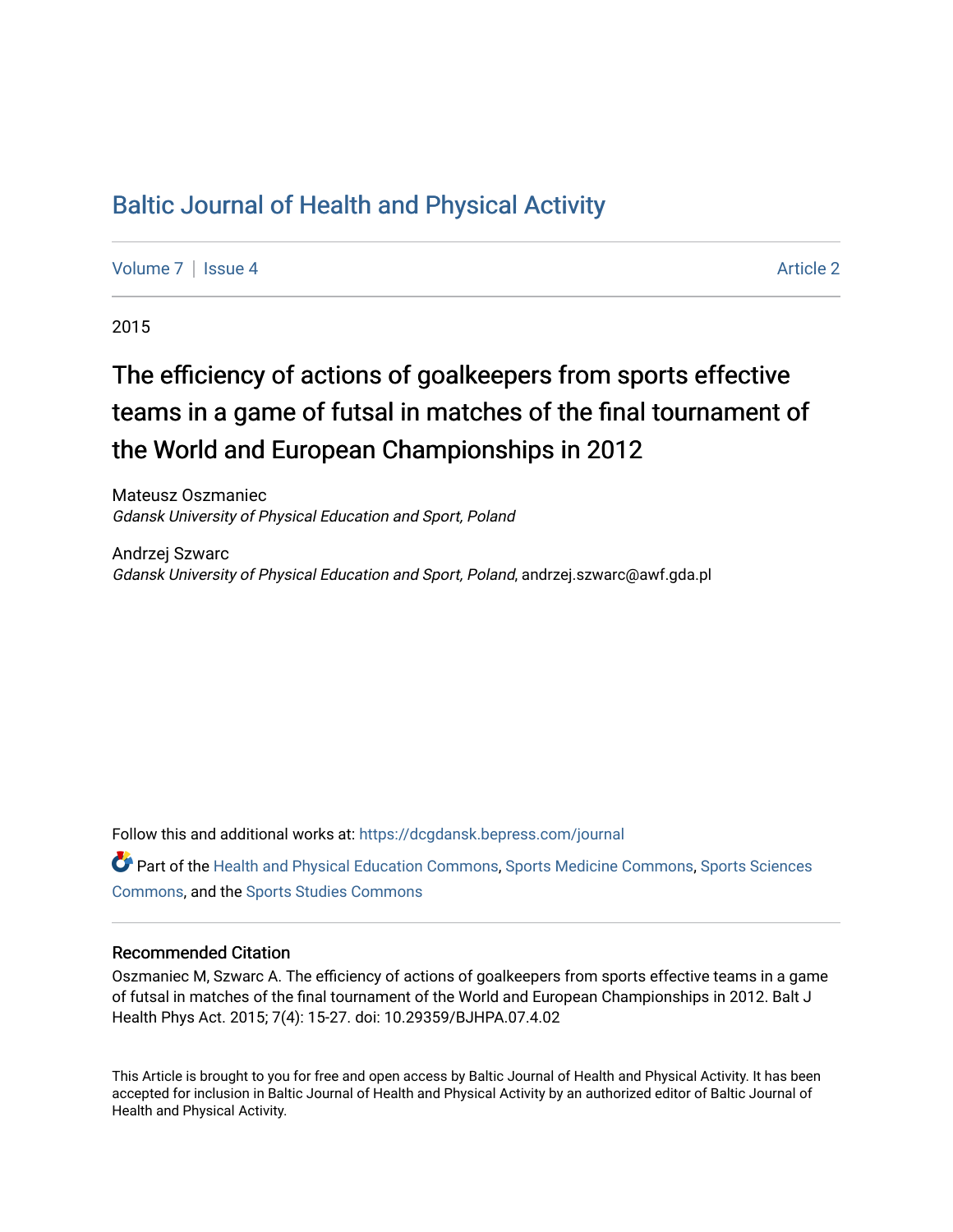#### **ORIGINAL**

**Authors' Contribution: A** Study Design

- **B** Data Collection
- **C** Statistical Analysis
- **D** Data Interpretation
- **E** Manuscript Preparation

**F** Literature Search

**G** Funds Collection

# **The efficiency of actions of goalkeepers from sports effective teams in a game of futsal in matches of the final tournament of the World and European Championships in 2012**

Mateusz Oszmaniec<sup>ABCDEFG</sup>, Andrzej Szwarc<sup>ACDEFG</sup>

Gdansk University of Physical Education and Sport, Poland

| abstract                |                                                                                                                                                                                                                                                                                                         |
|-------------------------|---------------------------------------------------------------------------------------------------------------------------------------------------------------------------------------------------------------------------------------------------------------------------------------------------------|
| <b>Background</b>       | The purpose of the study was to develop a model mapping the efficiency of actions of<br>futsal goalkeepers based on observation of their game in eight matches of the cup finals<br>the World and European Championships in 2012.                                                                       |
| <b>Material/Methods</b> | Data about the game were recorded on originally developed observation sheets. Activity,<br>effectiveness and reliability of particular offensive and defensive actions aiming at achieving<br>objectives of the game were investigated.                                                                 |
| <b>Results</b>          | It was found that in attack futsal goalkeepers mostly perform actions whose aim is to gain<br>the playfield with the ball by passing it with a foot from the ground and to keep the ball by<br>receiving it from partner. In turn, in defence, they mostly prevent losing goals by pushing<br>the ball. |
| <b>Conclusions</b>      | The created models of players' performance should be used to create models shaping the<br>game of players of a lower level of proficiency in order to improve the efficiency of their<br>games as well as to develop individual programs of training for futsal goalkeepers.                            |
| Key words               | futsal, observation games, goalkeeper                                                                                                                                                                                                                                                                   |

| article details                |                                                                                                                                                                                                                                                                                                                                                                                                                                                                                                                                                                                                                                                                                                                                                                                                                                                                                                                       |
|--------------------------------|-----------------------------------------------------------------------------------------------------------------------------------------------------------------------------------------------------------------------------------------------------------------------------------------------------------------------------------------------------------------------------------------------------------------------------------------------------------------------------------------------------------------------------------------------------------------------------------------------------------------------------------------------------------------------------------------------------------------------------------------------------------------------------------------------------------------------------------------------------------------------------------------------------------------------|
| <b>Article statistics</b>      | Word count: 3,396; Tables: 9; Figures: 2; References: 69<br>Received: September 2015; Accepted: November 2015; Published: December 2015                                                                                                                                                                                                                                                                                                                                                                                                                                                                                                                                                                                                                                                                                                                                                                               |
| <b>Full-text PDF:</b>          | http://www.balticsportscience.com                                                                                                                                                                                                                                                                                                                                                                                                                                                                                                                                                                                                                                                                                                                                                                                                                                                                                     |
| Copyright                      | © Gdansk University of Physical Education and Sport, Poland                                                                                                                                                                                                                                                                                                                                                                                                                                                                                                                                                                                                                                                                                                                                                                                                                                                           |
| Indexation:<br><b>Funding:</b> | AGRO, Celdes, CNKI Scholar (China National Knowledge Infrastructure), CNPIEC, De Gruyter - IBR (International<br>Bibliography of Reviews of Scholarly Literature in the Humanities and Social Sciences), De Gruyter - IBZ<br>(International Bibliography of Periodical Literature in the Humanities and Social Sciences), DOAJ, EBSCO - Central<br>& Eastern European Academic Source, EBSCO - SPORTDiscus, EBSCO Discovery Service, Google Scholar, Index<br>Copernicus, J-Gate, Naviga (Softweco, Primo Central (ExLibris), ProQuest - Family Health, ProQuest - Health &<br>Medical Complete, ProQuest - Illustrata: Health Sciences, ProQuest - Nursing & Allied Health Source, Summon<br>(Serials Solutions/ProQuest, TDOne (TDNet), Ulrich's Periodicals Directory/ulrichsweb, WorldCat (OCLC)<br>This research received no specific grant from any funding agency in the public, commercial, or not-for-profit |
|                                | sectors.                                                                                                                                                                                                                                                                                                                                                                                                                                                                                                                                                                                                                                                                                                                                                                                                                                                                                                              |
| <b>Conflict of interest:</b>   | Authors have declared that no competing interest exists.                                                                                                                                                                                                                                                                                                                                                                                                                                                                                                                                                                                                                                                                                                                                                                                                                                                              |
| <b>Corresponding author:</b>   | Mateusz Oszmaniec, Gdansk University of Physical Education and Sport, Chair of Team Sports, ul. Kazimierza<br>Gorskie-go 1, 80-336 Gdansk, Poland                                                                                                                                                                                                                                                                                                                                                                                                                                                                                                                                                                                                                                                                                                                                                                     |
|                                | Phone number: +48 503444223; e-mail: mateuszoszman@op.pl                                                                                                                                                                                                                                                                                                                                                                                                                                                                                                                                                                                                                                                                                                                                                                                                                                                              |
| <b>Open Access License:</b>    | This is an open access article distributed under the terms of the Creative Commons Attribution-Non-commercial<br>4.0 International (http://creativecommons.org/licenses/by-nc/4.0/), which permits use, distribution, and<br>reproduction in any medium, provided the original work is properly cited, the use is non-commercial and is<br>otherwise in compliance with the license.                                                                                                                                                                                                                                                                                                                                                                                                                                                                                                                                  |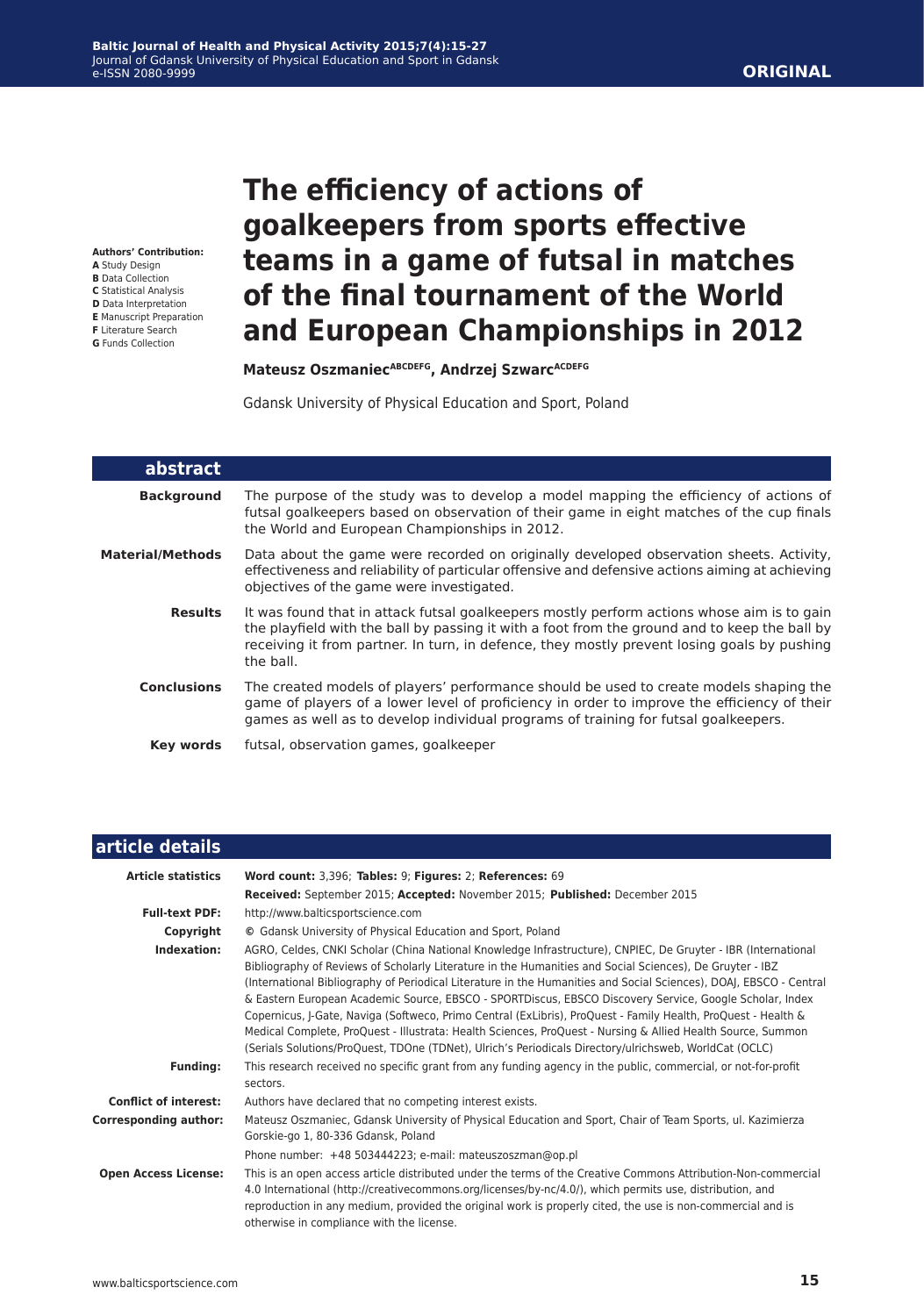## **introduction**

Identification of the efficiency of action is essential in the process of rationalising training in team sports games. The description and classification of actions of players' at different positions allows increasing their effectiveness in the game through mapping actions considered to be efficient and reducing the use of inefficient ones [1, 2].

To observe the different players' actions in team sports games, various research tools are applied, but observation sheets are specially recognised by both theoreticians and practitioners [2, 3]. Research on the efficiency of actions in football with a use of observation sheets has had a few dozen years' tradition [2, 4, 5, 6, 7, 8, 9], but they usually overlook an analysis of the efficiency of goalkeepers' actions. Efficiency of goalkeepers' actions was studies, among others by: Szwarc [10], Bergier [11], Bergier and Syryjczyk [12,13], Stuła [14], Kapera [15,16], Syryjczyk [17,18], Bergier and Soroka [19], Jakubiszyn and Duda [20]. They have used different test procedures that prevent detailed comparative analyses. The method proposed by Szwarc and Chamera [21], created on the basis of a praxeological theoretical interpretation, allows for a comprehensive evaluation of the efficiency of offensive and defensive actions of goalkeepers of 11-member teams. On its basis an analysis of goalkeepers' game during the World the European Championships in 2008–2012 was carried out [22, 23, 24, 25, 26]. In addition, the literature survey shows that the most common direction for research on goalkeepers' actions are analyses of the efficiency of their actions in situations of defending penalty kicks [27, 28].

Indoor soccer (futsal) significantly differs from traditional football. Differences result from separate rules of the game and are determined by the competitive environment. Hence intensive research on knowing the game has been conducted for several years. Somatic determinants [29, 30, 31, 32, 33], physiological-motor [34, 35, 36, 37, 38, 39, 40, 41], psychological [42, 43, 44, 45, 46] as well as technical and tactical performance [47, 48, 49, 50, 51] have already been studied. The efficiency futsal players' game has been studied, among others by Silva et al. [29], Panfil and Paluszek [52], Szwarc [2], Irokawa et al. [53], Leite [54], as well as Aires [55], Da Silva et al. [56], Buraczewski [57], Travasson [58], Vilar [59], Gomez [60], Noel [61], Lapresa et al. [62] and Sarmento et al. [63].

A detailed survey of the literature shows that detailed models of goalkeepers' efficient actions in the game of futsal have not been developed yet. Thus, in this paper, an attempt has been made to develop a model of an efficient action of a futsal goalkeeper based on observations of matches of the final tournaments of the World and European Championships in 2012. The following research questions have been posed:

- 1. What kinds of actions are most often performed by goalkeepers from sports efficient teams in the game of futsal in attack and in defence?
- 2. What is the activity, efficiency and reliability of individual and team actions of top-skilled futsal goalkeepers in terms of realised by them objectives of the game?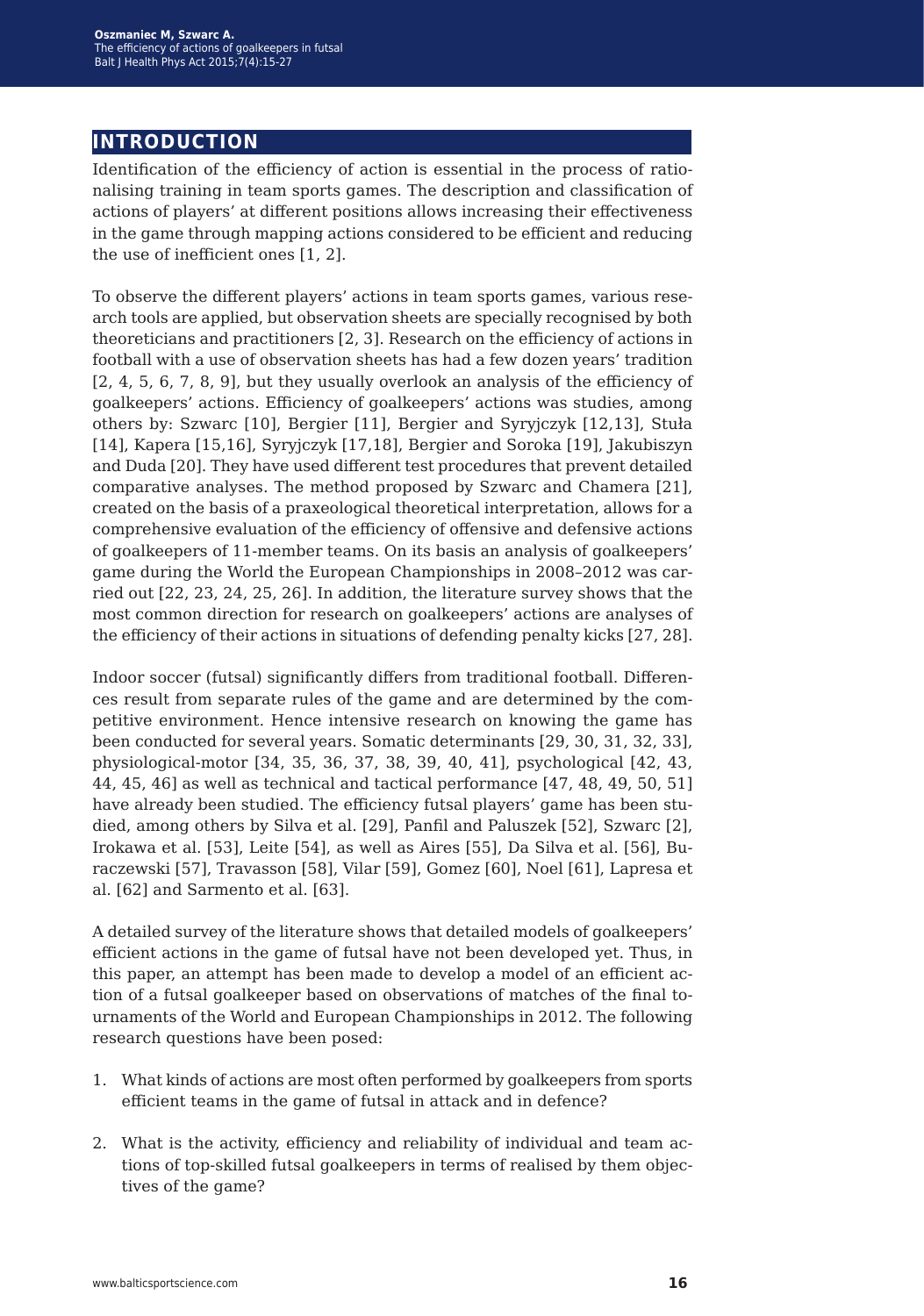#### **material and method**

This study used the method of observation. The analysis was made with a use of video footage recorded on a DVD, where during a multiple replay of a game situation the tested action was observed. Data about the game were recorded on a special originally developed observation sheet meeting scientific requirements (intra-rater reliability at the level of 1.00 (95% Cl 1.00-1.00) and inter-rater reliability – 0.99 (95% CI 0.99-1.00) [64]. The game of goalkeepers from teams competing in 8 matches of the final tournaments played from the semi-finals to the finals during the World and the European Championships in 2012 (Tab. 1).

| No.              | Match             | Stage of competition                | Final result of the match | Examined goalkeepers      |
|------------------|-------------------|-------------------------------------|---------------------------|---------------------------|
| $\mathbf{1}$ .   | Italy - Spain     | Semi-final                          | $1 - 4$                   | S. Mammarella / J. Juanjo |
| 2.               | Brazil - Columbia | Semi-final                          | $3-1$                     | M. Tiago / J. Lozano      |
| 3.               | Italy - Columbia  | Match for the 3 <sup>rd</sup> place | 3-0                       | S. Mammarella / J. Lozano |
| $\overline{4}$ . | Spain - Brazil    | Final                               | 2-3 in extra time         | J. Juanjo / M. Tiago      |
| 5.               | Croatia - Russia  | Semi-final                          | $2 - 4$                   | I. Jukić / L.P. Gustawo   |
| 6.               | Spain - Italy     | Semi-final                          | $1-0$                     | L. Amado / S. Mammarella  |
| 7.               | Croatia - Italy   | Match for the 3 <sup>rd</sup> place | $1-3$                     | I. Jukić / S. Mammarella  |
| 8.               | Russia - Spain    | Final                               | 1-3 in extra time         | L. P. Gustawo / L. Amado  |

Table 1. A list of analysed matches of the World and the European Championships

\* Items 1-4, matches of the Futsal World Championships 2012, items 5-8, matches of the Futsal European Championships 2012

Activity, effectiveness and reliability of goalkeepers' actions in terms of objectives of the game were investigated. In attacking the efficiency of actions aiming at keeping the ball, gaining the playfield with the ball, creating situations to score and scoring a goal were estimated, while in defence the efficiency of actions against losing a goal and against creating a situation to score was evaluated.

### **results**

#### **offensive actions**

The data presented in Table 2 show that in the competition of the best futsal goalkeepers participating in the World and the European Championships in 2012 actions gaining the playfield (70% of all actions) and actions to keep the ball (24%) dominated. Actions creating situations to score and scoring a goal were much fewer (4% and 2% of all actions, respectively).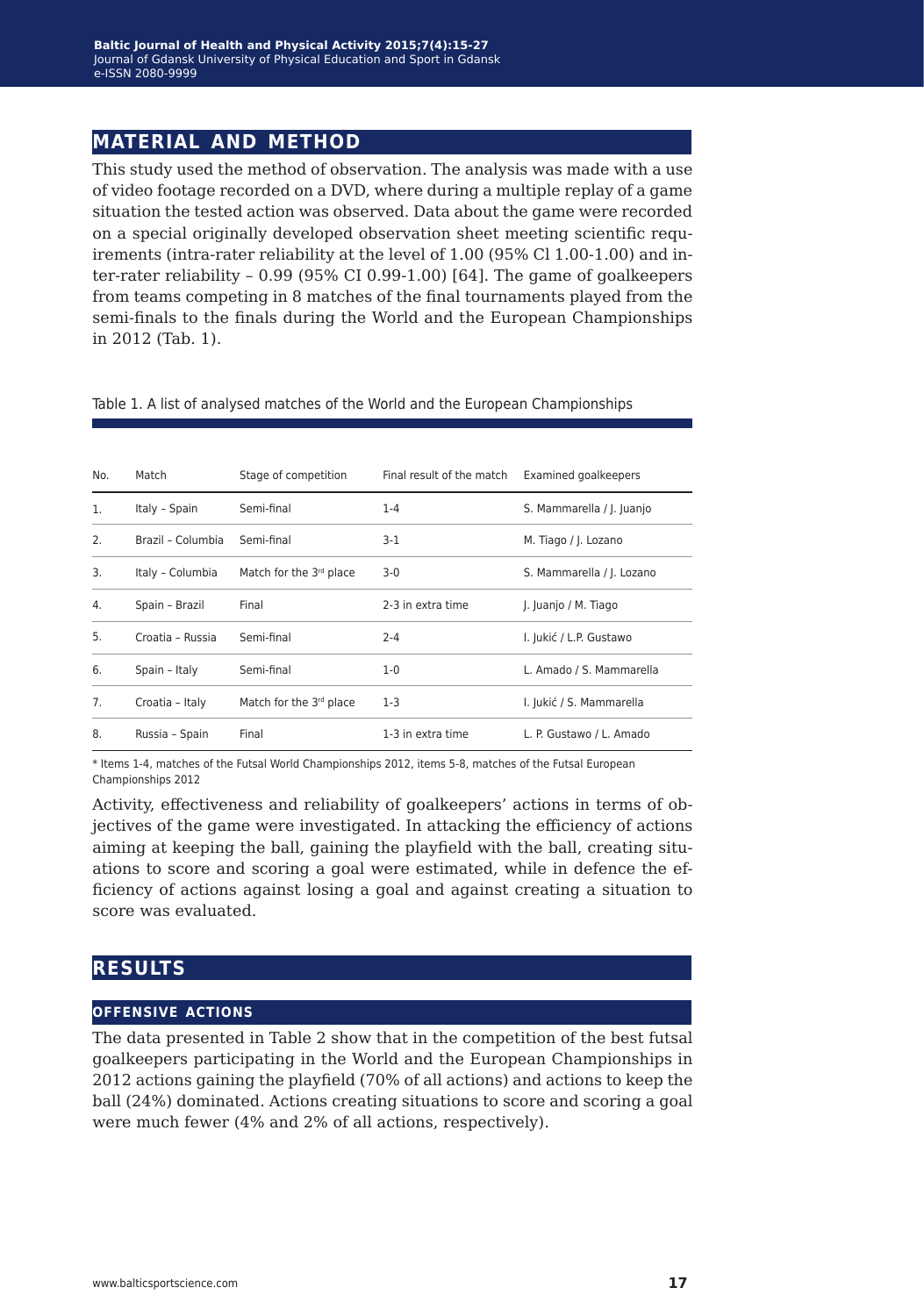| Indicator<br>Type of action     | Number of<br>actions | Number of<br>efficient actions | Reliability of<br>actions [%] | Percentage<br>of all actions<br>[%] | Mean number<br>of actions in a<br>match |
|---------------------------------|----------------------|--------------------------------|-------------------------------|-------------------------------------|-----------------------------------------|
| Keeping the ball                | 218                  | 212                            | 97                            | 24                                  | 13.63                                   |
| Gaining the playfield           | 637                  | 546                            | 86                            | 70                                  | 39.81                                   |
| Creating situations<br>to score | 37                   | 17                             | 46                            | 4                                   | 2.31                                    |
| Scoring a goal                  | 15                   |                                |                               |                                     | 0.94                                    |

The examined goalkeepers were the most efficient in keeping the ball (an average of 14 actions in one match, with 97% reliability) and in gaining the playfield with the ball (an average of 40 actions in one match, with 86% reliability). Less frequently they performed actions aimed at creating a situation to score and scoring a goal (2 and 1 action in a match with 46% and 7% reliability, respectively).





It follows from the detailed data showing the number of actions performed during attack in terms of the realised objectives of the game (Table 2 and Figure 1) that cooperation with teammates significantly outnumbered individual actions performed in situations of keeping the ball, gaining the playfield and creating situations to score. Differences in favour of cooperation were: 170, 621 and 37 actions, respectively. While scoring, only individual actions were performed. Goalkeepers usually cooperated during gaining the playfield and keeping the ball, 69% and 21% of all offensive actions taken, respectively. The least often they cooperated during creating a situation to score (4%). The most individual actions were taken while keeping the ball – 3% of all actions. The remaining individual activities of goalkeepers amounted to 3%.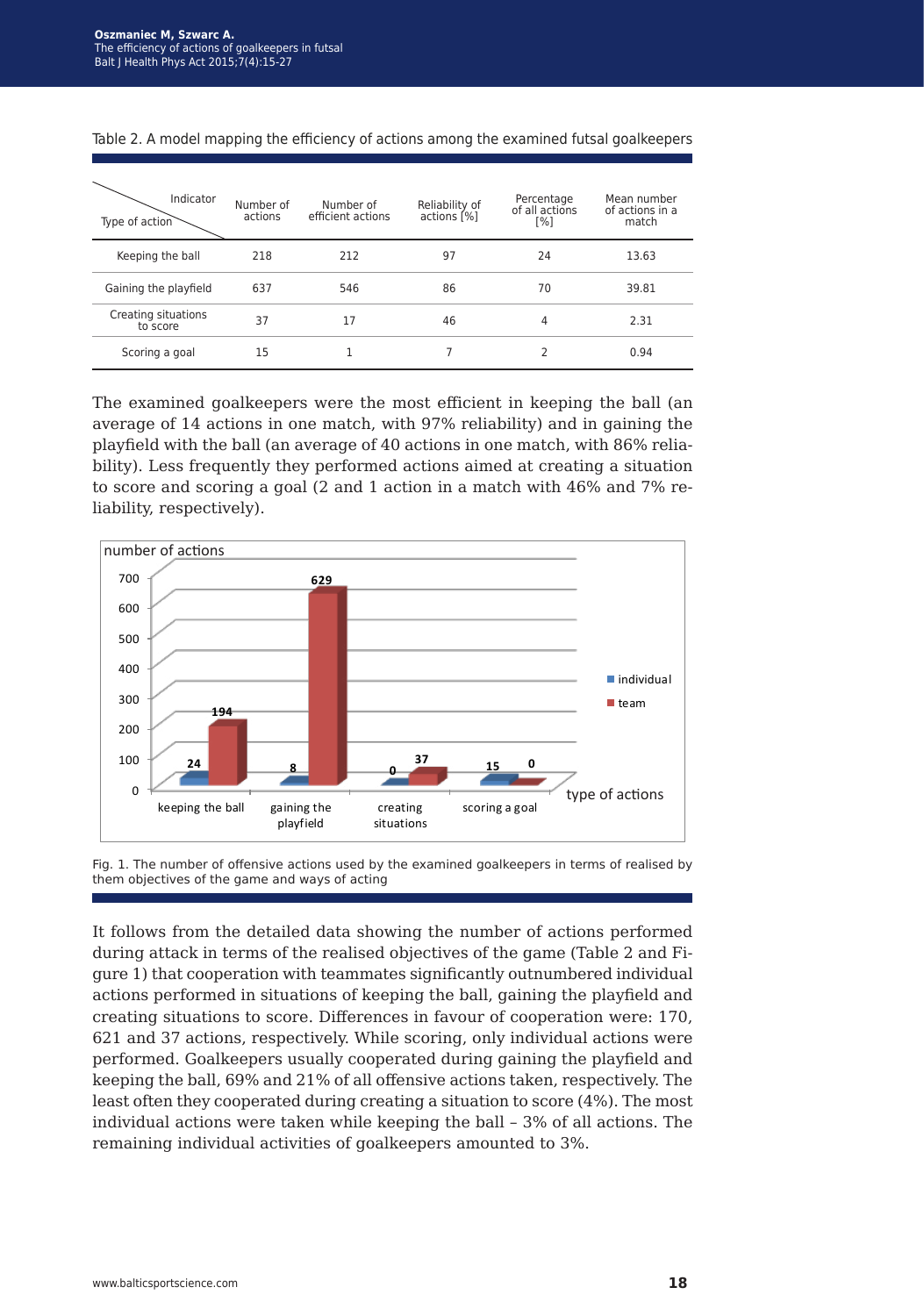The data contained in Table 3 show that the examined goalkeepers during actions aimed at keeping the ball mostly received the ball passed by a partner (172 actions with 98% reliability) and faked and/or dribbled the ball (21 actions, with 95% reliability). Subjects did not fail while passing the ball, catching the ball after faking or dribbling the ball and while keeping the ball in the game by sliding (16, 2 and 1 action, respectively). They showed the lowest reliability in catching the ball after a teammate had played (6 actions, with 67% reliability).

| Performance method | Forms of the efficiency of actions                 | Activity | Efficiency | Reliability<br>of actions [%] |
|--------------------|----------------------------------------------------|----------|------------|-------------------------------|
|                    | Sliding tackle to keep the ball in the<br>game     |          |            | 100                           |
| Individual         | Faking and/or dribbling                            | 21       | 20         | 95                            |
|                    | Catching the ball after faking and/or<br>dribbling | 2        | 2          | 100                           |
| Cooperation        | Catching the ball after passing from a<br>partner  | 6        | 4          | 67                            |
|                    | Receiving the ball from a partner                  | 172      | 169        | 98                            |
|                    | Passing the ball (passing backwards)               | 16       | 16         | 100                           |

Table 3. A model mapping the efficiency of actions of the examined goalkeepers in keeping the ball

It follows from the data presented in Table 4 and Figure 1 that the examined goalkeepers cooperated 629 times while gaining the playfield with the ball and they did so with 86% reliability. They took 8 individual actions while faking and/or dribbling the ball, with 100% reliability. The subjects most often gained the playfield with the ball after passing it with a foot from the ground (372 actions, with 81% reliability). A throw-in by hand was performed 257 times, with 93% reliability.

Table 4. A model mapping the efficiency of actions of the examined goalkeepers in gaining the playfield with the ball

| Performance method | Forms of the efficiency of actions              | Activity | Efficiency | Reliability of actions<br>[%] |
|--------------------|-------------------------------------------------|----------|------------|-------------------------------|
| Individual         | Faking and/or dribbling                         | 8        | 8          | 100                           |
| Cooperation        | Throw-in by hand                                | 257      | 238        | 93                            |
|                    | Passing the ball from the<br>ground with a foot | 372      | 300        | 81                            |

The data presented in Table 5 and Figure 1 show that the examined goalkeepers cooperated only while creating situations to score. They most commonly passed the ball from the ground by foot and threw in the ball by hand (20 and 17 actions, with 35% and 59% reliability, respectively).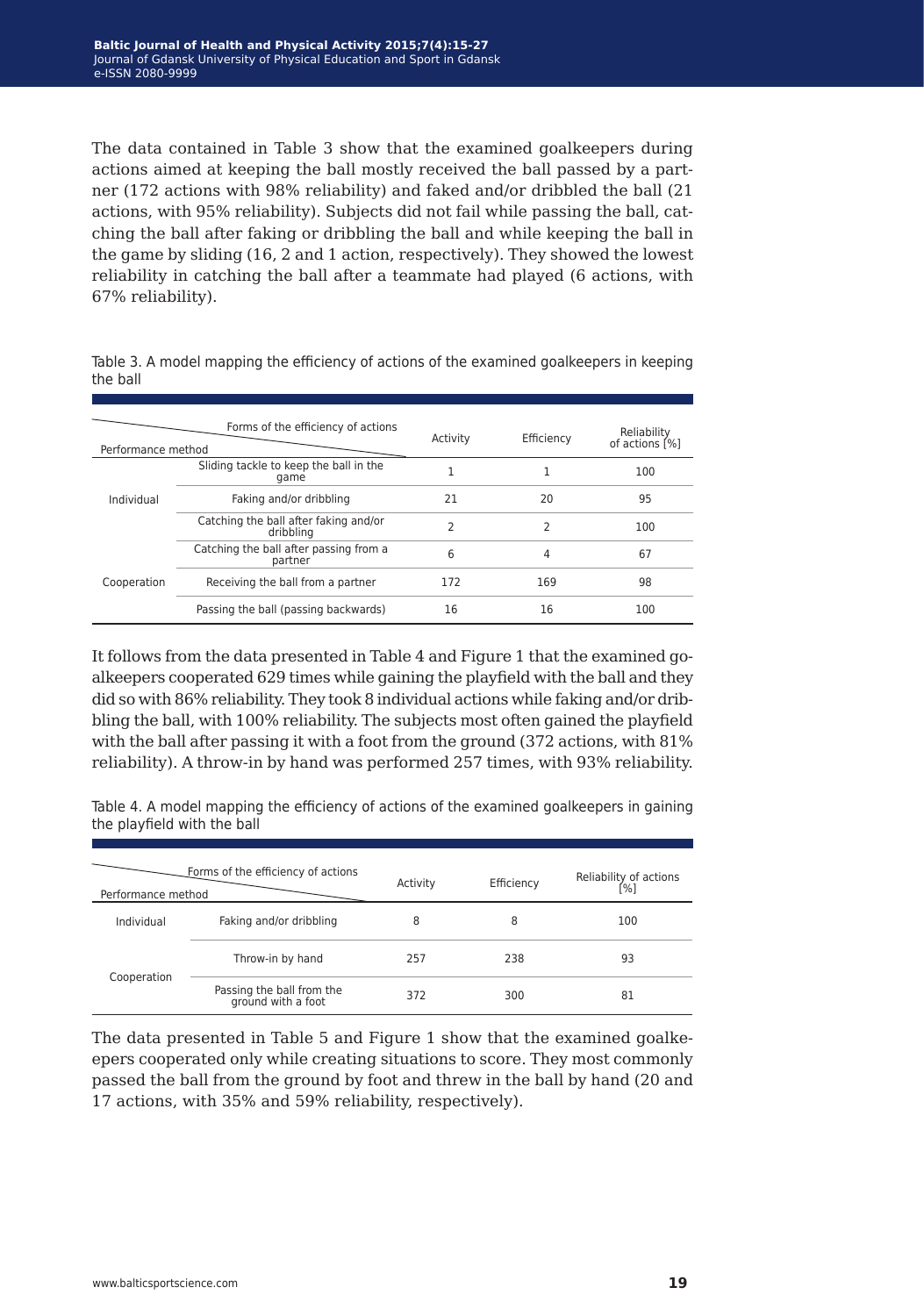Table 5. A model mapping the efficiency of actions of the examined goalkeepers in creating a situation to score

| Forms of the efficiency of actions<br>Performance method |                                                 | Activity | Efficiency | Reliability of actions<br>[%] |
|----------------------------------------------------------|-------------------------------------------------|----------|------------|-------------------------------|
| Cooperation                                              | Throw-in by hand                                |          | 10         | 59                            |
|                                                          | Passing the ball from the<br>ground with a foot | 20       |            | 35                            |

The data presented in Table 6 and Figure 1 reveal that the examined goalkeepers of sports effective teams took 15 individual actions whose aim was to score. They did so with a low, 7% reliability. The most commonly they hit the ball from the ground in direct contact with an opponent and without contact with an opponent (6 unsuccessful actions each). Hitting the ball dropped from hand without contact with a rival was applied 3 times, with 34% reliability. It should be added that these actions constituted a small percentage of all offensive actions performed in the observed matches.

| Forms of the efficiency of actions<br>Performance method |                                |                                       | Activity | Efficiency | Reliability<br>of actions [%] |
|----------------------------------------------------------|--------------------------------|---------------------------------------|----------|------------|-------------------------------|
|                                                          | Without contact                | Hitting the ball from the<br>around   |          |            |                               |
| ndividual                                                | with an opponent               | Hitting the ball dropped<br>from hand |          |            | 34                            |
|                                                          | In contact with<br>an opponent | Hitting the ball from the<br>around   |          |            |                               |

Table 6. A model mapping the efficiency of actions of the examined goalkeepers in scoring

In conclusion, the examined goalkeepers showed the greatest activity in cooperation in trying to gain the playfield with the ball by passing the ball from the ground and by throwing it in by hand (41% and 28% of all offensive actions, respectively). In turn, the least often they cooperated in creating situations to score (4% of all actions). In total, the proportion of individual actions in the observed goalkeepers amounted to 5% of all offensive actions.

#### **defensive actions**

The data presented in Table 7 show that the examined futsal goalkeepers performed 434 defensive actions in total. They prevented losing goals more often (295 actions, with 88% reliability) than prevented creating situations to score (139 actions, with 94% reliability). These actions constituted 68% and 32% of all defensive actions, respectively.

Table 7. A model mapping the efficiency of defensive actions of the examined futsal goalkeepers

| Indicator<br>Preventing          | Number of<br>actions | Number<br>of efficient<br>actions | Reliability of<br>actions [%] | Percentage of<br>all actions [%] | Mean number<br>of actions in<br>a match |
|----------------------------------|----------------------|-----------------------------------|-------------------------------|----------------------------------|-----------------------------------------|
| losing a goal                    | 295                  | 260                               | 88                            | 68                               | 18.44                                   |
| creating a situation<br>to score | 139                  | 131                               | 94                            | 32                               | 8.69                                    |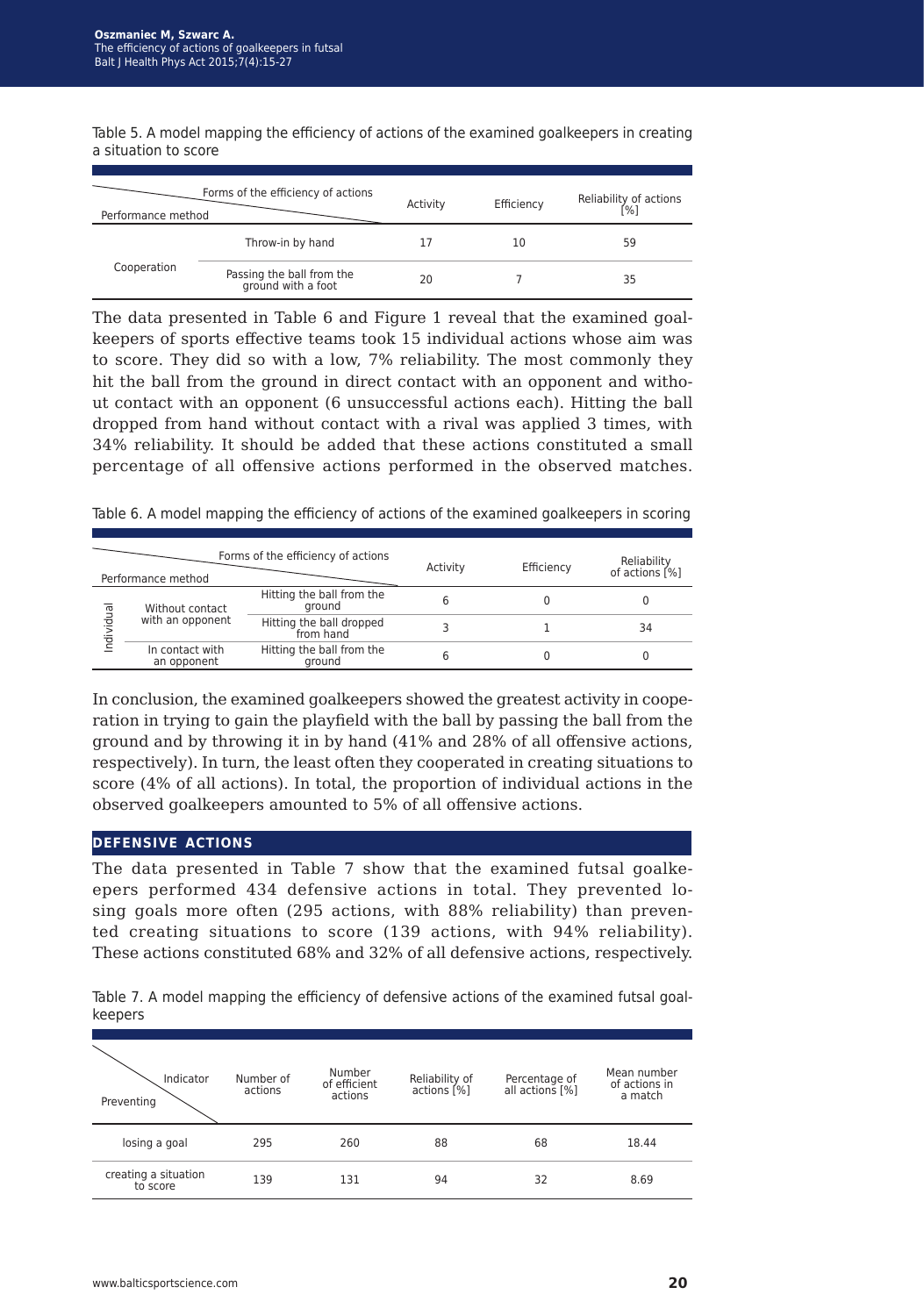It follows from the data presented in Table 7 that goalkeepers with the highest skills in the game more often acted against losing goals (an average of 18 actions in one match) than against creating a situation to score (an average of 9 actions in one match).



Fig. 2. The number of defensive actions used by the examined futsal goalkeepers in terms of realised by them objectives of the game and ways of acting

The detailed numerical tabular and graphical data on defensive actions (Table 7 and Figure 2) show that individual actions significantly prevailed over those strictly dependent on teammates (398 and 36 actions, which represented 92% and 8% of all performed actions, respectively). Their reliability was 90% and 89%, respectively. The examined goalkeepers most frequently acted against losing goals (267 actions, with 88% reliability) and against creating situations to score (131 actions, with 95% reliability). The number of actions carried out in cooperation with teammates was 28 and 8 actions, respectively, with 93% and 75% reliability.

The data presented in Table 8 suggest that while acting against losing goals the examined goalkeepers most commonly pushed the ball (81 actions, with 90% reliability) and defended without contact with the ball (69 actions, with 83% reliability). Less frequently they caught the ball and intervened with legs (48 and 43 actions, with 96% and 88% reliability, respectively). They did not fail in defence of shots from set-pieces (6 effective actions). They also achieved high reliability during the execution of consequential doubling – an action absolutely dependent on teammates' behaviour (28 actions, with 93% reliability). In turn, they mostly failed in defending the goal in 1x1 situations (14 actions, with 64% reliability).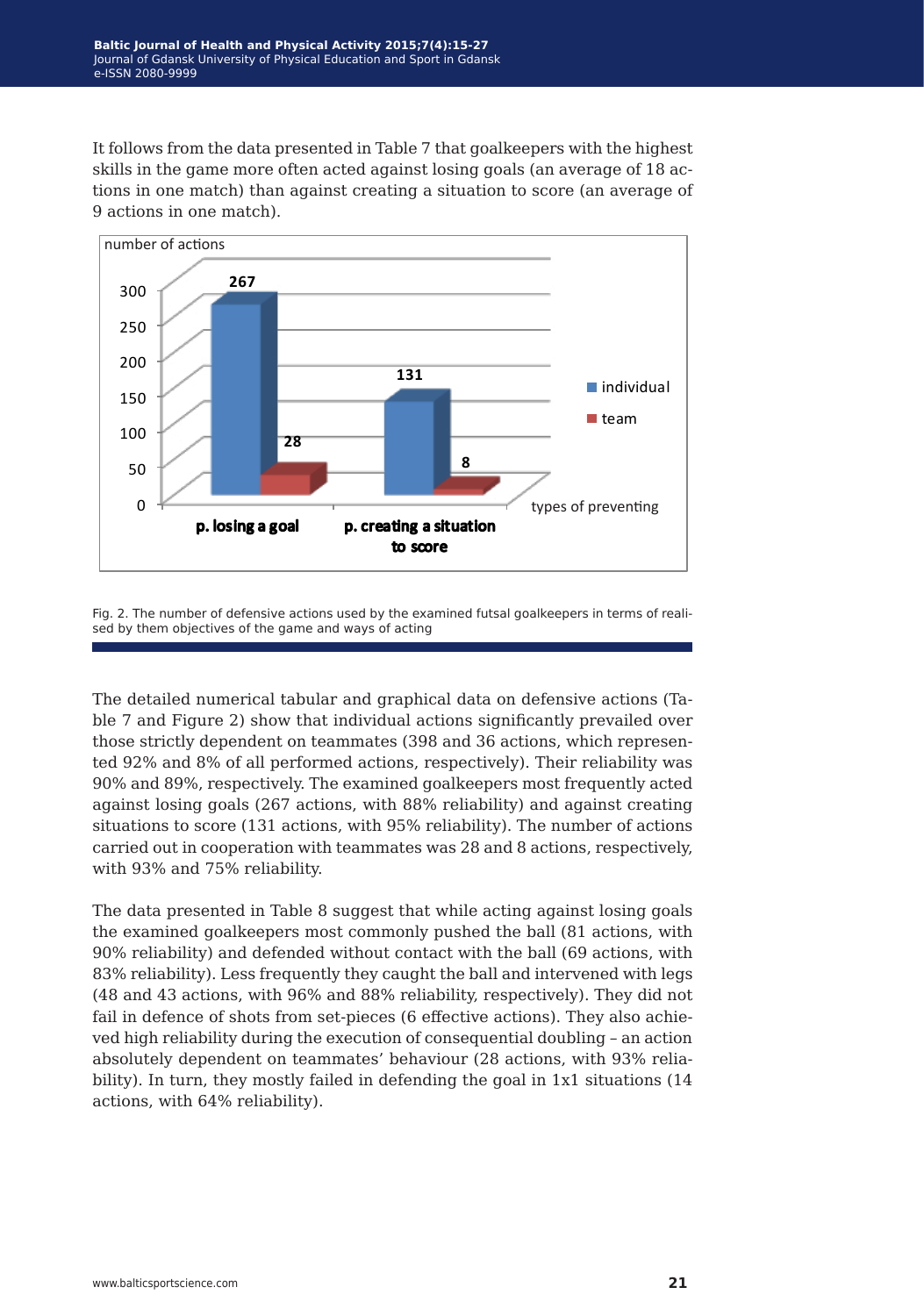Table 8. A model mapping the efficiency of the examined goalkeepers' actions against losing a goal

| Forms of the efficiency of actions<br>Performance method |                                                      | Activity | Efficiency | Reliability of actions<br>[%] |
|----------------------------------------------------------|------------------------------------------------------|----------|------------|-------------------------------|
|                                                          | Catching the ball                                    | 48       | 46         | 96                            |
| Individual                                               | Pushing                                              | 81       | 73         | 9                             |
|                                                          | Defence with legs                                    | 43       | 38         | 88                            |
|                                                          | Situational defence                                  | 6        | 5          | 83                            |
|                                                          | Defence in a 1x1 situation                           | 14       | 9          | 64                            |
|                                                          | Saving shots after set-pieces                        | 6        | 6          | 100                           |
|                                                          | Saving/intervention without<br>contact with the ball | 69       | 57         | 83                            |
| Cooperation                                              | Consequential doubling                               | 28       | 26         | 93                            |

The data presented in Table 9 indicate that among the observed goalkeepers, catching the ball (74 actions, with 96% reliability) and intercepting/clearing the ball without/with falling to the ground outside the penalty area (35 actions, with 91% reliability) dominated during prevention of situations to score. The examined players always effectively punched clear, pushed the ball, intercepted/cleared the ball without/with falling to the ground in the penalty area and intervened without contact with the ball outside the penalty area (4, 3, 8 and 4 actions, respectively). In turn, they failed the most during interventions without contact with the ball in the penalty area and in consequential doubling in cooperation with teammates (4 and 8 actions, respectively, with equal 75% reliability).

Table 9. A model mapping the efficiency of actions against creating situations to score

| Performance method |                                  | Forms of the efficiency of actions                               | Activity | Efficiency | Reliability<br>of actions [%] |
|--------------------|----------------------------------|------------------------------------------------------------------|----------|------------|-------------------------------|
|                    |                                  | Catching the ball                                                |          | 71         | 96                            |
|                    | Punching clear                   |                                                                  | 4        | 4          | 100                           |
| Individual         | Pushing                          |                                                                  | 3        | 3          | 100                           |
|                    | In the<br>penalty<br>area        | Intercepting / clearing<br>with/without falling to the<br>ground | 8        | 8          | 100                           |
|                    |                                  | Saving/intervention with-<br>out contact with the ball           | 4        | 3          | 75                            |
|                    | Outside<br>the pen-<br>alty area | Intercepting / clearing<br>with/without falling to the<br>ground | 35       | 32         | 91                            |
|                    |                                  | Saving/intervention with-<br>out contact with the ball           | 4        | 4          | 100                           |
| Cooperation        | Consequential doubling           |                                                                  | 8        | 6          | 75                            |

In conclusion, the examined futsal goalkeepers of sports effective teams demonstrated the highest activity in the prevention of losing a goal by means of pushing the ball and against creating situations to score by catching the ball (19% and 17% of all defensive actions, respectively). The least often they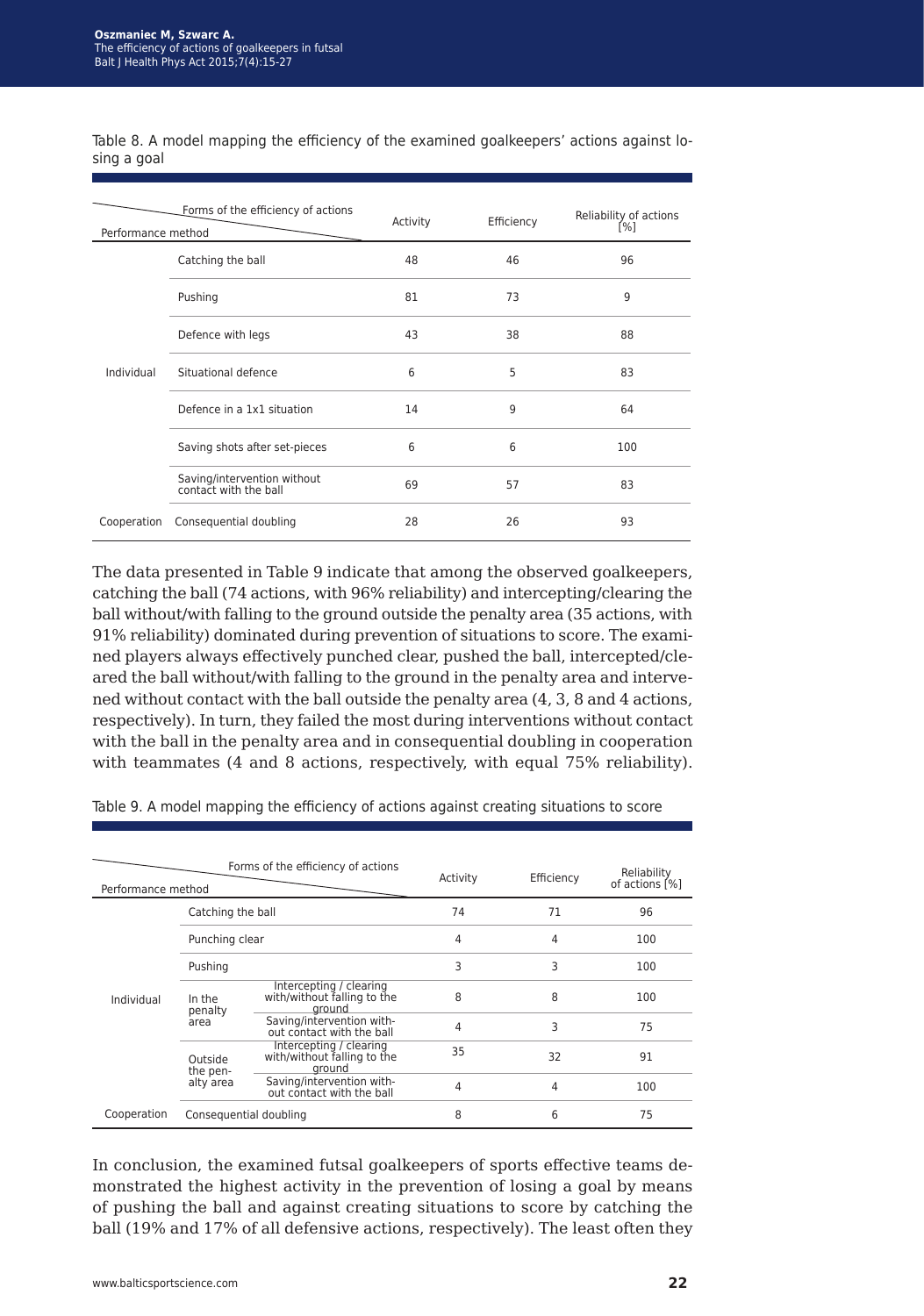conducted actions against creating situations to score by means of pushing the ball (less than 1% of all actions). They cooperated only occasionally in consequential doubling (8% of all actions).

# **discussion**

The conducted survey of literature of the subject demonstrated that research on the efficiency of the game of futsal is very scarce. Especially with respect to the game of players in the goalkeeper's position [65]. Therefore, the objective of this study was to develop models of futsal goalkeepers' efficiency of actions taking into account the realised by them offensive and defensive objectives of the game. Goalkeepers of the highest level of sports proficiency were studied.

In the structure of the best futsal goalkeepers' game, offensive actions accounted for 67% of all actions undertaken by them. The remaining 33% were defensive actions. This trend has also been noted among goalkeepers of 11-person teams [66,77]. The examined players the most commonly performed actions aimed at gaining the playfield with the ball (48% of all both offensive and defensive actions) and whose purpose was to prevent the loss of a goal (22% of all actions). The observed trend also applies to the game of goalkeepers of 11-person teams, as confirmed by Szwarc et al. [23] and Lipinska's et al. [24] research. The examined players performed the fewest actions, with the simultaneous lowest reliability, in situations aimed at scoring a goal (only 15 actions in total, with 7% reliability). However, it should be noted that these actions are not goalkeepers' speciality. Futsal goalkeepers perform them in situations of a disadvantageous result, mostly in the last minutes of a match while building up a positional attack (creating so-called "zip" in the opponents' defence area). These actions are specific to futsal and do not appear in the game of 11-person teams [24, 25, 26].

The examined futsal goalkeepers showed the highest reliability in keeping the ball (218 actions, with 97% reliability). Their efficiency in preventing a loss of a goal was also very high (88% reliability). The results of this study correspond to Paz-Franco's et al. [67] research, which demonstrated that the reliability of actions against losing a goal among goalkeepers from eight top teams of the first Spanish Division during the King's Cup tournament was 76.5%, and with Da Silva's et al. [56] results, according to which in 23 matches Brazilian goalkeepers prevented losing a goal 332 times with 80% reliability.

While gaining the playfield with the ball, goalkeepers of the highest skills of the game most frequently applied passing the ball with the foot from the ground and throwing-in the ball by hand (28% and 21% of all offensive and defensive actions taken, respectively). This relationship also applies to goalkeepers of 11-person teams. Szwarc et al. [23] and Szwarc and Chamera [25] proved that, among goalkeepers playing in matches of the Champions' League and the European League in the 2012/2013 and 2010/2011 seasons, passing the ball with the foot from the ground and throwing the ball by hand amounted to: 323 and 74 actions and 292 and 60 actions, representing 43% and 10%, and 31% and 6% of all offensive and defensive actions taken by goalkeepers.

It is worth adding that the examined goalkeepers did not fail when passing the ball with the leg, catching the ball after faking or dribbling the ball, and when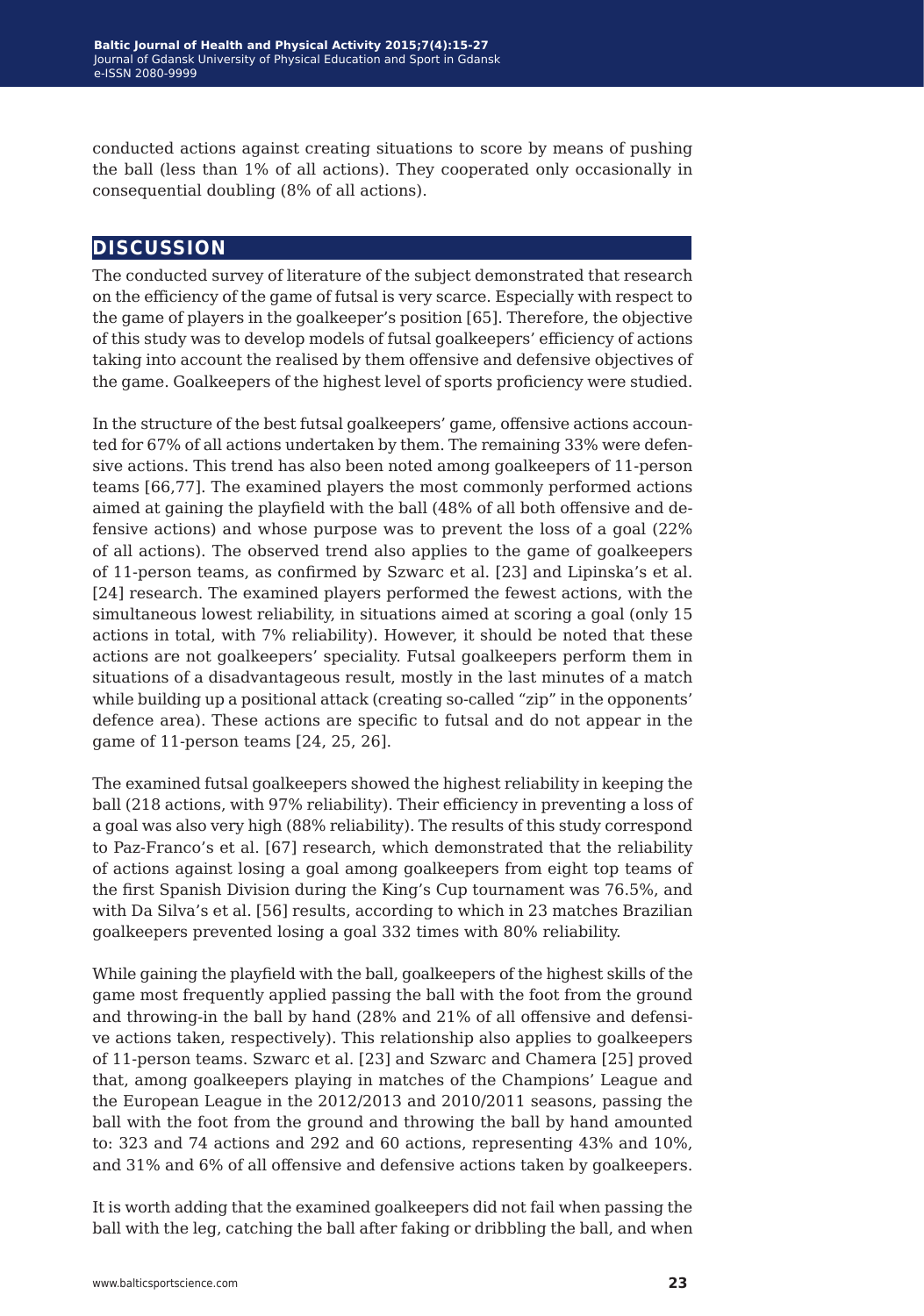sliding to keep the ball in the game in actions to keep the ball and faking and/ or dribbling the ball in gaining the playfield with the ball. In defensive actions they showed 100% reliability in saving shots from set-pieces the game, punching clear, pushing the ball, intercepting/clearing the ball with/without falling to the ground in the penalty area and interventions without contact with the ball outside the penalty area. Comparing the game of the examined here futsal goalkeepers and goalkeepers of 11-person football, it is worth noting [24, 68, 69] that futsal players almost 5 times more often than goalkeepers of 11-person football take actions aimed at creating a situation to score.

### **conclusions**

In attack futsal players in the goalkeeper position most often perform actions to gain the playfield with the ball and actions to keep the ball (70% and 24% of all offensive actions, respectively), and in defence first and foremost they take actions against losing a goal (68% of all defensive actions) usually by means of pushing the ball.

During attack goalkeepers gain the highest reliability in individual actions: faking and/or dribbling the ball and throwing it in by hand, and in defence while saving the goal after shots from set-pieces of the game.

The created models of the efficiency of actions of futsal players in the goalkeeper position should be used to create models mapping the game of players of a lower level of sports proficiency in order to improve the efficiency of their game as well as to develop individual programs of training for futsal goalkeepers.

### **references**

- [1] Panfil R. Prakseologia gier sportowych [Praxeology of sports games]. Wrocław: AWF; 2006. Polish.
- [2] Szwarc A. Modele poznawcze odwzorowujące sprawność działania w grach w piłkę nożną [Cognitive models reflecting the efficiency of actions in football]. Gdańsk: AWFiS; 2008. Polish.
- [3] Anguera MT, Mendo AH. La metodología observacional en el ámbito del deporte [Observational methodology in sport sciences]. E-balonmano.com: Revista de Ciencias del Deporte. 2013;9/3:135-160.
- [4] Tenga A, Ronglan LT, Bahr R. Measuring the effectiveness of offensive match-play in professional soccer. Eur J Sport Sci. 2010;10/4:269-277.
- [5] Panfil R. Pragmatyka współdziałania w grach sportowych [Pragmatics of Contemporary Teaching and Learning Methods]. Wrocław: Wyższa szkoła zarządzania i coachingu; 2012. Polish.
- [6] Soroka A. Sprawność działania piłkarzy nożnych w systemach gry preferowanych podczas mistrzostw świata w 2010 roku [The effectiveness of the activity of soccer players in the play systems preferred during 2010 World Cup]. Roczniki Naukowe. 2013;45:45-50. Polish.
- [7] Dolański B. Sprawność działań ofensywnych zawodników o najwyższych kompetencjach sportowych [Efficiency of offensive actions of highly proficient footballers]. Rozprawy Naukowe. 2013;42:20- 38. Polish.
- [8] Sarmento H, Anguera MT, Campaniço J, Leitao J. A metodología Observacional como método para análise do jogo de Futbol [The observational methodology as a method for analyzing the football game – a theoretical approach]. Uma perspetiva teórica. Boletim de la Sociedade Portuguesa de Educação Física. 2013;37:9-20. Portuguese.
- [9] Lapresa D, Arana J, Anguera MT, Garzón B. Comparative analysis of sequentiality using SDIS-GSEQ and THEME: A concrete example in soccer. J Sports Sci. 2013;31/15:1687-1695.
- [10] Szwarc A. Analiza czynności motorycznych i specjalistycznych bramkarza w piłce nożnej [An analysis of motor and specialist activities of a football goalkeeper]. Trener. 1991;3:13-21. Polish.
- [11] Bergier J. Czynności specjalistyczne czołowych bramkarzy Europy [Specialist activities of top European goalkeepers]. Trening. 1994;2:92-95. Polish.
- [12] Bergier J, Syryjczyk J. Czynności ruchowe bramkarzy w piłce nożnej podczas turnieju olimpijskiego Barcelona'92 [Motor actions football goalkeepers during the Olympic tournament Barcelona '92]. Trener. 1994;1:24-26. Polish.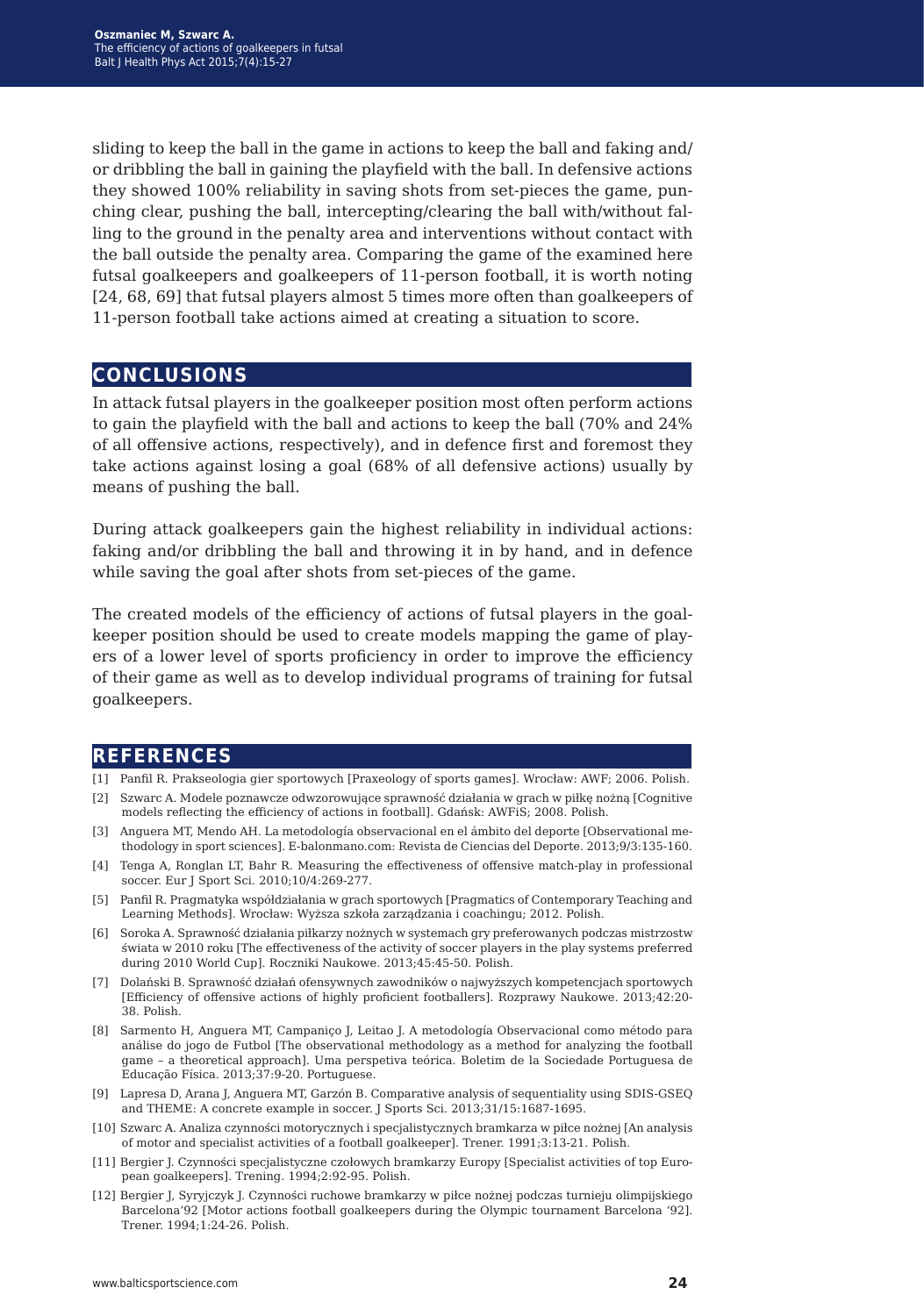- [13] Bergier J, Syryjczyk J. Indywidualna charakterystyka działań z piłką i bez piłki bramkarki w piłce nożnej [An individual characteristic of actions with and without the ball of a football goalkeeper]. Trener. 2006;1:20-25. Polish.
- [14] Stuła A. Ocena sprawności specjalnej bramkarzy w piłce nożnej [Evaluation of special efficiency of football goalkeepers]. Trener. 1995;4:12-15. Polish.
- [15] Kapera R. Struktura gry ofensywnej bramkarza w piłce nożnej aplikacje praktyczne [The structure of offensive play of a football goalkeeper]. Trening. 1996;2:132-137. Polish.
- [16] Kapera R. Czynności ruchowe bramkarza podczas gry ofensywnej [Physical activities of a goalkeeper in offensive game]. Sport Wyczynowy. 1997;5/6:22-26. Polish.
- [17] Syryjczyk J. Charakterystyka czynności specjalistycznych bramkarza M. Szczęsnego na tle innych bramkarzy w rozgrywkach Ligi Mistrzów w edycji 1995/96 [A characteristic of specialist activities of the goalkeeper M. Szczęsny in comparison to other goalkeepers in the 1995/96 Champions League]. Trener. 1998;1:25-28. Polish.
- [18] Syryjczyk J. Analiza porównawcza czynności ruchowych z piłką bramkarzy najlepszych reprezentacji piłki nożnej na Mistrzostwach Świata we Francji w 1998 roku [A comparative analysis of motor actions with a ball by goalkeepers of the best football teams at the World Cup in France in 1998]. Trener. 2003;3:1-9. Polish.
- [19] Bergier J, Soroka A. Czynności specjalistyczne bramkarek w II mistrzostwach świata kobiet do lat 19 Tajlandia – 2004 [Specialist activities of goalkeepers in the 2nd Women's World U19 Championships Thailand 2004]. Biała Podlaska: Rocznik Naukowy IWFiS AWF Warszawa. 2005: 229-244. Polish.
- [20] Jakubiszyn G, Duda H. Analiza działań z piłką bramkarzy najlepszych reprezentacji Mistrzostw Świata w piłce nożnej w 2006 roku [An analysis of actions with a ball of goalkeepers of the best football representations of the World Cup in 2006]. Sport Wyczynowy. 2009;2:60-71. Polish.
- [21] Szwarc A, Chamera M. Protokol nablyudenij i ochenkizffektivnosti dejstvij vratarya v futbole [The sheet of the efficiency of goalkeeper in soccer]. Medical-Biological Problems of Physical Training and Sports. 2010;4:140-146. Russian.
- [22] Szwarc A, Lipińska P, Chamera M. The Efficiency Model of Goalkeeper's Actions in Soccer. Balt J Health Phys Activ. 2010; 2/2:132-138.
- [23] Szwarc A, Oszmaniec M, Chamera M. Sprawność działania bramkarzy piłki nożnej w aspekcie zmieniającego się wyniku rywalizacji [Efficiency of football goalkeepers' actions in context of changing rivalry factor]. In: Stuła A, editor. Systemy szkolenia piłkarzy w wybranych krajach i klubach europejskich: badania wspomagające efektywność szkolenia w Polsce [Training systems for football players in selected countries and European clubs: studies supporting the effectiveness of training in Poland]. Opole: Politechnika Opolska; 2014, 210-225. Polish.
- [24] Lipińska P, Chamera M, Dragosz M, Oszmaniec M. Sprawność działania graczy wybranych formacji – wyniki badań własnych [po angielsku]. In: Szwarc A, editor. Identyfikacja sprawności działania w grze w piłkę nożną graczy i zespołów najwyższego poziomu zaawansowania sportowego [Identification of the efficiency of actions in football of players and teams of the highest sports level]. Olecko: Wszechnica Mazurska; 2011, 31-39. Polish.
- [25] Szwarc A, Chamera M. Identyfikacja sprawności działania bramkarzy piłki nożnej uczestniczących w europejskich rozgrywkach pucharowych [Identification efficiency of actions goalkeeper's of soccer in European cups]. In: Stuła A, editor. Wybrane zagadnienia szkolenia i analizy gry piłkarzy nożnych [Selected issues of training and analysis of game among football players]. Opole: Politechnika Opolska; 2012, 85-94. Polish.
- [26] Szwarc A, Chamera M. Sprawność działania bramkarzy piłki nożnej w zespołach efektywnych sportowo [Efficiency of goalkeepers' actions in technically proficient soccer teams]. Rozprawy Naukowe. 2013;42:36-43. Polish.
- [27] Castillo JM, Oña A, Raya A, Bilbao A, Serra E. Tactical skills and ball speed during a field simulation of penalty kick strategies in soccer. Perceptual and Motor Skills. 2010;111:947-962.
- [28] Noël B, Furley P, Van der Kamp J, Dicks M, Memmert D. The development of a method for identifying penalty kick strategies in association football. Journal of Sports Sciences. 2014:1-10.
- [29] Silva M, Costa F, Souza P, Greco P. Ações ofensivas no Futsal: uma comparaçãoentre as situações de jogo organizado, de contra-ataque e de bola parade [Analysis of the profile of finalizations of offensive shares of teams under-17 of soccer indoor]. Portuguese Journal of Sports Science. 2004;4/2:197-207.
- [30] Fernandes F, Dantas P, Albergaria M, Somatotype and dermatoglyphics in high income of Brasilian volleyball, futsal, basketball and handball adult. In: Klisouras V, editor. Pre-Olympic Congress, AU Thessaloniki; 2004,408.
- [31] Osman P, Erkan G, Bekir C, Serdar S, Metin P. Determining some physical parameters of soccer and indoor soccer players. Series Physical Education & Sport/Science. 2010;10:188-191.
- [32] Silva Dantas P, Fernandes F. Identify of the profile, genetic, physical aptitude and somatotype that characteristics in performance adult athletes of the Brazilian futsal. Fitness & Performance Journal (online edition). 2002;1:28-36.
- [33] Burdukiewicz A, Pietraszewska J, Stachoń A, Chromik K, Goliński D. The Anthropometric Characteristics of Futsal Players Compared with Professional Soccer Players. Human Movement. 2014;15/2:93- 99.
- [34] Barbero-Alvarez JC, Soto V M, Barbero-Alvarez V, Granda-Vera J. Match analysis and heart rate of futsal players during competition. J Sports Sci. 2008;26:63-73.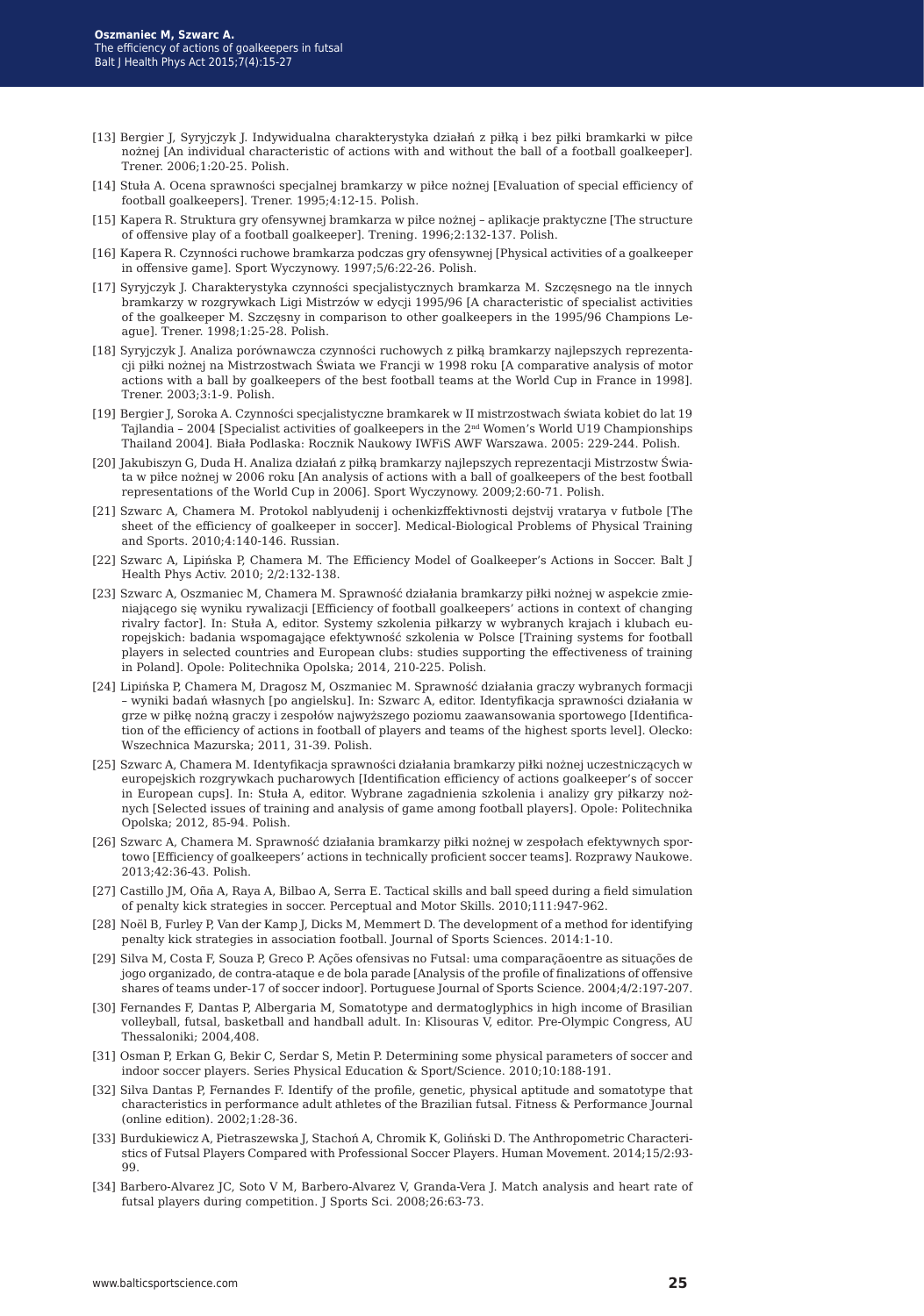- [35] García-Jiménez J, Yuste Lucas J, García-Pellicer J. Reposición hídrica y deshidratación en jugadores de fútbol sala: porteros vs. jugadores de campo [Fluid balance and dehydration in futsal players: goalkeepers vs. field player]. Revista Internacional De Ciencias Del Deporte. 2011;7:3-12.
- [36] Silva J, Detanico D, Floriano L, Dittrich N, Nascimento P, dos Santos S, Guglielmo L. Níveis de potência muscular em atletas de futebol e futsal em diferentes categorias e posições [Levels of muscle power in soccer and futsal athletes of different categories and positions]. Revista Motricidade. 2012;8/1:14-22.
- [37] Pedro RE, Milanez VF, Boullosa DA, Nakamura FY. Running speeds at ventilatory threshold and maximal oxygen consumption discriminate futsal competitive level. J Strength Condition Res. 2013;27/2:514-518.
- [38] Paz-Franco A, Bores-Cerezal A, Barcala-Furelos R, Mecias-Calvo M. Analysis of the Conducts of Elite Futsal Goalkeeper in the Different Situations of the Game. Am J Sport Sci Med. 2014;2/3:71-76.
- [39] Cosmin D, Mircea N. Speed Training Model in Futsal Game. Movement and Health. 2015;15/2:213- 221.
- [40] García-Jiménez JV, Yuste JL, García-Pellicer JJ. Hydration Habits of Elite Field Futsal Players during Official Matches: Defenders and Forwards. Am J Sport Sci Med. 2014;2/3:88-92.
- [41] Soares-Caldeira LF, De Souza EA, De Freitas VH, De Moraes SM, Leicht AS, Nakamura FY. Effects of additional repeated sprint training during preseason on performance, heart rate variability, and stress symptoms in futsal players: a randomized controlled trial. T. J Strength Condition Res. 2014;28/10:2815-2826.
- [42] Basiaga–Pasternak J, Terlecki Ł. Sprawność działania zawodników pięcioosobowej piłki nożnej halowej w oparciu o analizę wybranych właściwości psychicznych [Efficiency of action of 5-person indoor football players based on the analysis of selected mental traits]. In: Stuła A, editor. Wybrane zagadnienia treningu sportowego piłkarzy nożnych [Selected issues of training and analysis of game among football players]. Gorzów Wielkopolski: Zamiejscowy Wydział Kultury Fizycznej w Gorzowie Wielkopolskim, Międzynarodowe Towarzystwo Naukowe Gier Sportowych; 2005, 125-134. Polish.
- [43] Hirota VB, Traueta VA. Verification of the motivation climate in futsal female athletes. A study with the task and ego orientation in sport questionnaire (TEOSQ). Revista Mackenzie de Educação Fisica e Esporte. 2008;3:207-214.
- [44] Rutkowska K, Wawer M. Wybrane psychologiczne zasoby sportowców studentów uprawiających futsalu [Selected psychological resources of athlete students practising futsal]. Medycyna Sportowa. 2012;28:15-26. Polish.
- [45] Makaje N, Ruangthai R, Arkarapanthu A, Yoopat P. Physiological demands and activity profiles during futsal match play according to competitive level. J Sport Med Phys Fitness. 2012;52/4:366-374.
- [46] Charlot K, Zongo P, Leicht AS, Hue O, Galy O. Intensity, recovery kinetics and well-being indices are not altered during an official FIFA futsal tournament in Oceanian players. J Sport Sci. 2015:1-10.
- [47] Benvenuti C, Capranica L, Tessitore A. Match analysis in female futsal. In: Carbi J, et al., editors. Book of Abstract. FMH & UTL. 2008:222-230.
- [48] Hermans V, Gdawietz G, Engler R, Schwehm W. Futsal Techniques, Tactics, Training, Mayer&Meyer Sport Fachverlag und Bucghandel GmbH; 2010.
- [49] Valdericeda F. Futsal taktyka i ćwiczenia taktyczne [Futsal tactics and tactical drills]. Warszawa: PZPN; 2009. Polish.
- [50] Aftański T, Szwarc A. Futsal. Piłka nożna halowa [Futsal. Indoor Football]. Gdańsk: AWFiS; 2013. Polish.
- [51] Sarmento H, Bradley P, Travassos B. The Transition from Match Analysis to Intervention: Optimising the Coaching Process in Elite Futsal. Int J Perform Analys Sport. 2015;15/2:471-488.
- [52] Panfil R, Paluszek K. Sprawnościowe modele działań graczy w futsalu [Efficiency models of actions of futsal players]. In: Żak S, Spieszny M, Klocek T, editors. Gry zespołowe w wychowaniu fizycznym i sporcie [Team games in physical education and sport]. Studia i Monografie 33. Kraków: AWF; 2005, 262-270. Polish.
- [53] Irokawa GN, Soares VO, Aburachid LM, Souza PR, Greco PJ. Caracterização das circunstâncias e setores de finalização do jogo de futsal:um estudo da fase final da copa do mundo de futsal-FIFA 2008. Revista EFDeportes.com. 2010;15:144.
- [54] Leite WSS. Analysis of offensive process of the Portuguese futsal team. Pamukkale Journal of Sport Sciences. 2012;3:78-89.
- [55] Aires AHB. Variação tática de goleiro linha não altera o resultado das partidas de futsal na Taça São Paulo 2009. RBFF-Revista Brasileira de Futsal e Futebol. 2012;3/8.
- [56] Da Silva EMN, Borfe L, Burgos LT. Analise do nivel tecnico dos goleiros da assaf-associacao Santa- -Cruzense de futsal no campeonato serie ouro do estado do Rio Grande do sul no ano de 2012 [An analysis of the technical level of Santa-Cruzense team goalkeepers in futsal championships series gold in the state of Rio Grande in the year 2012]. Cinergis. 2013;13/4: 20-25.
- [57] Buraczewski T, Cicirko L, Papis S. Charakterystyka akcji zakończonych zdobyciem bramek w VI Mistrzostwach Europy w futsalu mężczyzn w 2010 roku [Characteristics of actions completed with scoring goals in the 6th men's Futsal European Championship 2010]. Sport Wyczynowy. 2012;1:59-69.
- [58] Travassos B, Araújo D, Duarte R, McGarry T. Spatiotemporal coordination behaviors in futsal (indoor football) are guided by informational game constraints. Human Movement Science. 2012;31/4:932- 945.
- [59] Vilar L, Araújo D, Davids K, Travassos B, Duarte R, Parreira J. Interpersonal coordination tendencies supporting the creation/prevention of goal scoring opportunities in futsal. Eur J Sport Sci. 2014;14/1:28-35.